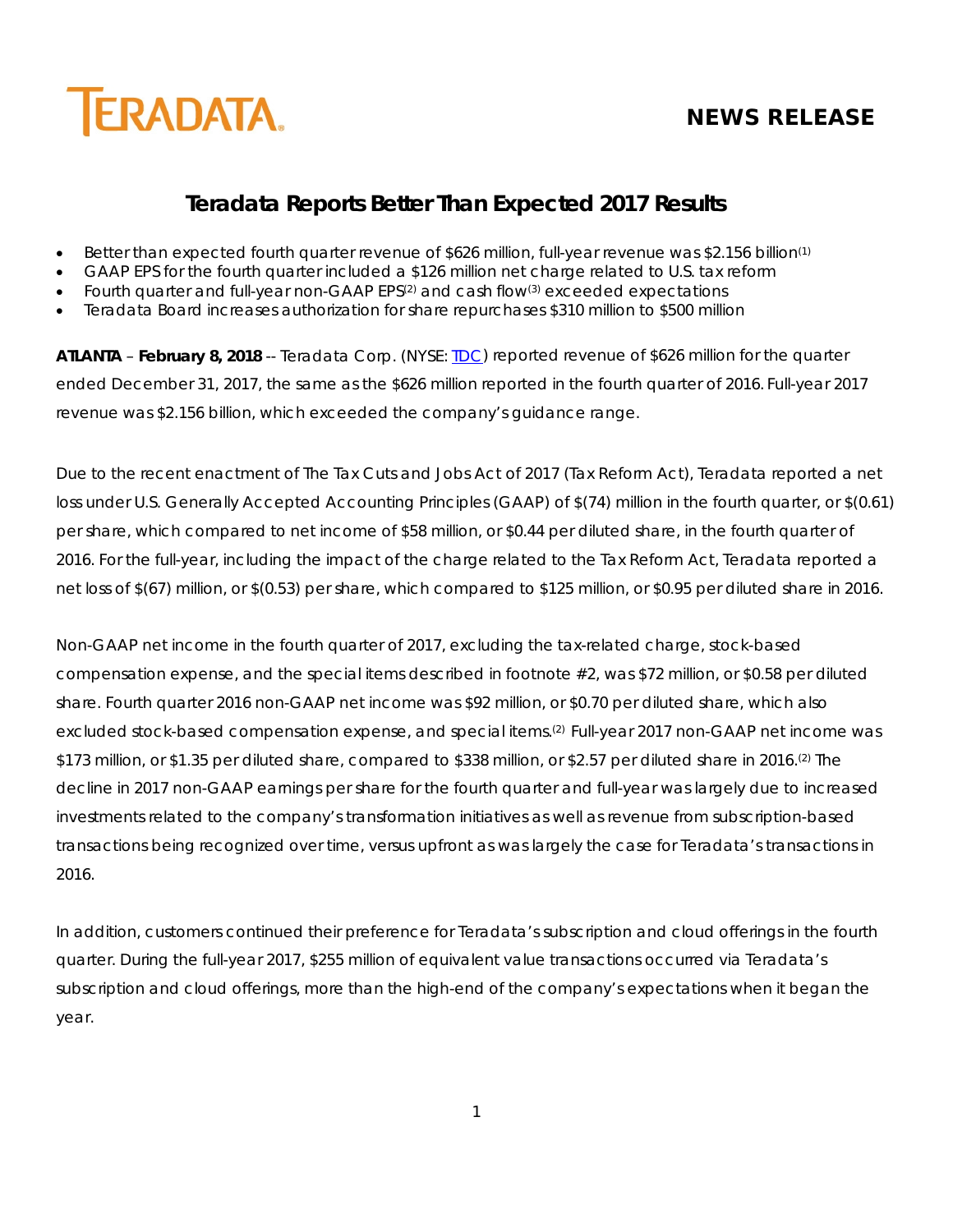"We are pleased to have delivered a strong fourth quarter, exceeding our guidance for revenue, EPS, and cash flow, while also driving increased utilization of our cloud offerings and subscription licenses," said Vic Lund, President and Chief Executive Officer, Teradata. "Our success is grounded in the unrivaled combination of our outstanding technology and consulting, our skilled and talented people, and our winning strategy. I am very proud of the Teradata team for their terrific performance in the fourth quarter and look forward to a great year in 2018."

#### **Gross Margin**

For fourth quarter 2017, gross margin was 48.9 percent, versus 50.3 percent for the fourth quarter 2016 and for the full-year, gross margin was 47.4 percent, versus 51.2 percent reported in 2016.

On a non-GAAP basis, excluding stock-based compensation expense and special items, gross margin for the fourth quarter 2017 was 51.8 percent, versus 53.7 percent in the fourth quarter of 2016.(2) For the full-year 2017, non-GAAP gross margin was 51.5 percent, versus 55.1 percent in 2016.(2) The decrease in non-GAAP gross margin for the quarter and full-year resulted from a higher mix of services revenue and lower services margin due to investments related to Teradata's transformation.

#### **Operating Income**

Operating income was \$59 million in the fourth quarter of 2017 compared to \$98 million of operating income in the fourth quarter of 2016. Full-year GAAP operating income was \$64 million in 2017, versus \$232 million in 2016.

On a non-GAAP basis, excluding stock-based compensation expense and special items, operating income was \$91 million in the fourth quarter of 2017, versus \$131 million in the fourth quarter of 2016.<sup>(2)</sup> Full-year 2017 non-GAAP operating income was \$246 million, versus \$474 million in 2016.(2) The year-over-year decrease in non-GAAP operating income was due to investments related to Teradata's transformation, and a higher mix of subscription-based transactions.

#### **Income Taxes**

The enactment of the Tax Reform Act resulted in a net tax charge of \$126 million in the fourth quarter for GAAP reporting purposes. This charge is comprised of \$145 million in tax expense related to the mandatory deemed repatriation of certain foreign earnings and profits, which the company intends to pay over an eight-year period beginning in 2018, offset by \$19 million of tax benefit, a majority of which related to the re-measurement of net deferred tax liabilities arising from the new lower 21 percent corporate tax rate enacted in the legislation. As a result, Teradata's reported GAAP tax rate, which includes the tax charge, was 229.8 percent for the fourth quarter and 215.5 percent for the full-year. Excluding this tax charge, Teradata's non-GAAP tax rate was 19.1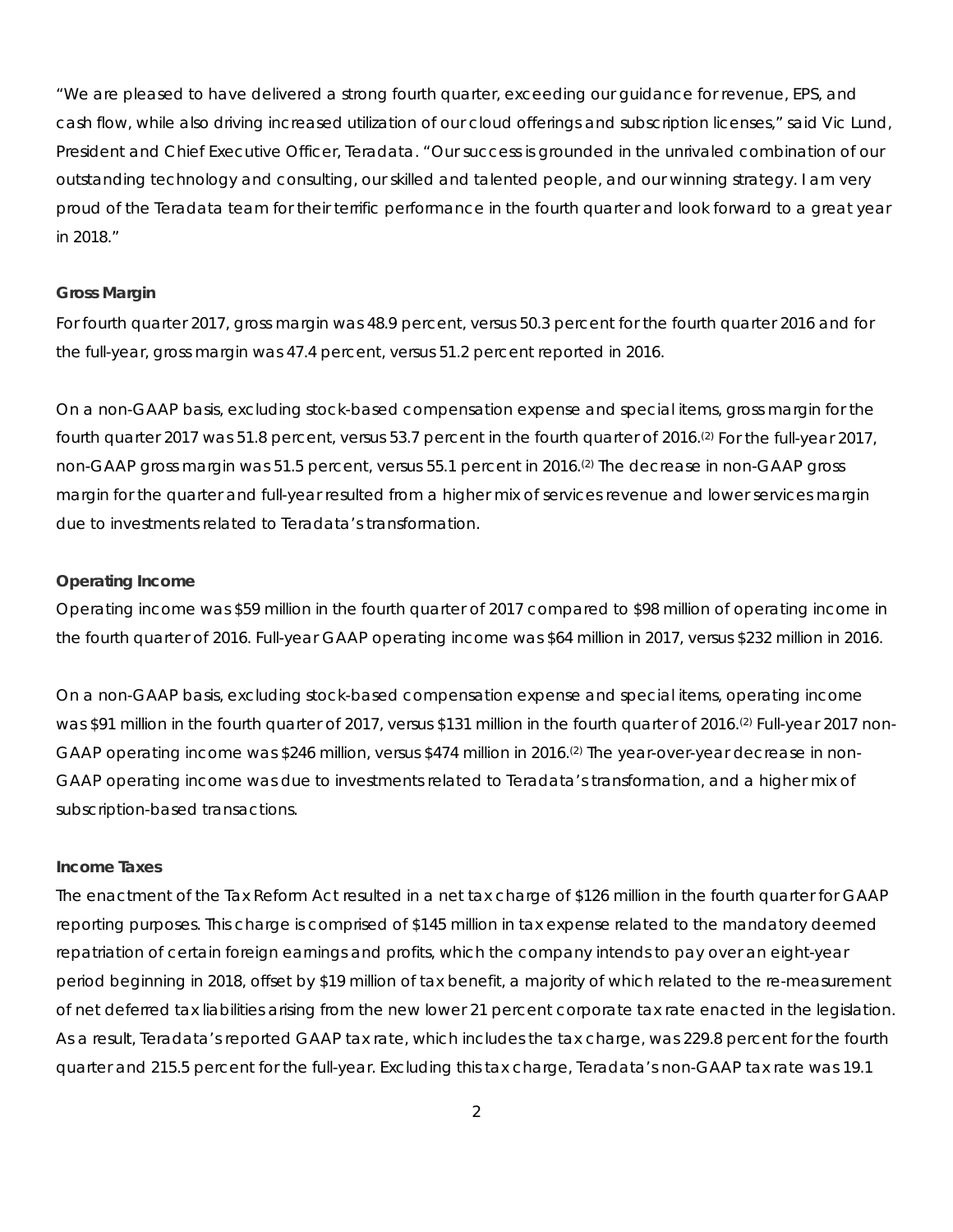percent in the fourth quarter 2017 versus 24.0 percent in the fourth quarter of 2016,<sup>(2)</sup> and the full-year 2017 non-GAAP tax rate was 27.9 percent as compared to 26.0 percent in 2016.(2) The increase in the non-GAAP effective tax rate was a result of the mix of foreign versus domestic taxable earnings and the resulting rate impact of discrete tax items period-over-period.

Teradata continues to analyze the effects of the Tax Reform Act on its future income tax rate, but currently estimates that its 2018 tax rate to be approximately 20 percent.

#### **Cash Flow**

Teradata generated \$23 million of cash from operating activities in the fourth quarter of 2017, compared to \$52 million in the same period in 2016. For the full-year 2017, Teradata generated \$324 million of cash from operating activities, compared to \$446 million in 2016.

In the fourth quarter of 2017, Teradata generated \$2 million of free cash flow (cash from operating activities less capital expenditures and additions to capitalized software), compared to \$20 million in the fourth quarter of 2016.(3) For the full-year 2017, free cash flow was \$237 million, compared to \$328 million in 2016(3). The year-overyear decrease in cash from operating activities and free cash flow was mainly due to the company's transition to subscription-based purchasing options as well as investments to support the company's transformation.

#### **Balance Sheet**

Teradata ended the fourth quarter 2017 with \$1.089 billion in cash, which was largely held outside the United States. During 2017, Teradata used \$351 million of cash to repurchase approximately 11.5 million shares.

As of December 31, 2017, Teradata had total debt of approximately \$780 million, consisting of \$540 million outstanding under a term loan and \$240 million in borrowings under its \$400 million revolving credit facility.

Teradata plans to repatriate a majority of its offshore cash as a result of the enactment of Tax Reform Act. The company intends to use repatriated funds to pay down its revolving credit facility, repurchase shares and retain the remainder for general corporate purposes.

On February 5, 2018, Teradata's Board of Directors authorized an additional \$310 million to be utilized to repurchase Teradata common stock under its open market share repurchase program. Teradata now has a total of approximately \$500 million authorized for share repurchases under this share repurchase program. The stock is anticipated to be repurchased periodically on an ongoing basis in open market transactions at management's discretion, in accordance with applicable securities rules regarding issuer repurchases. The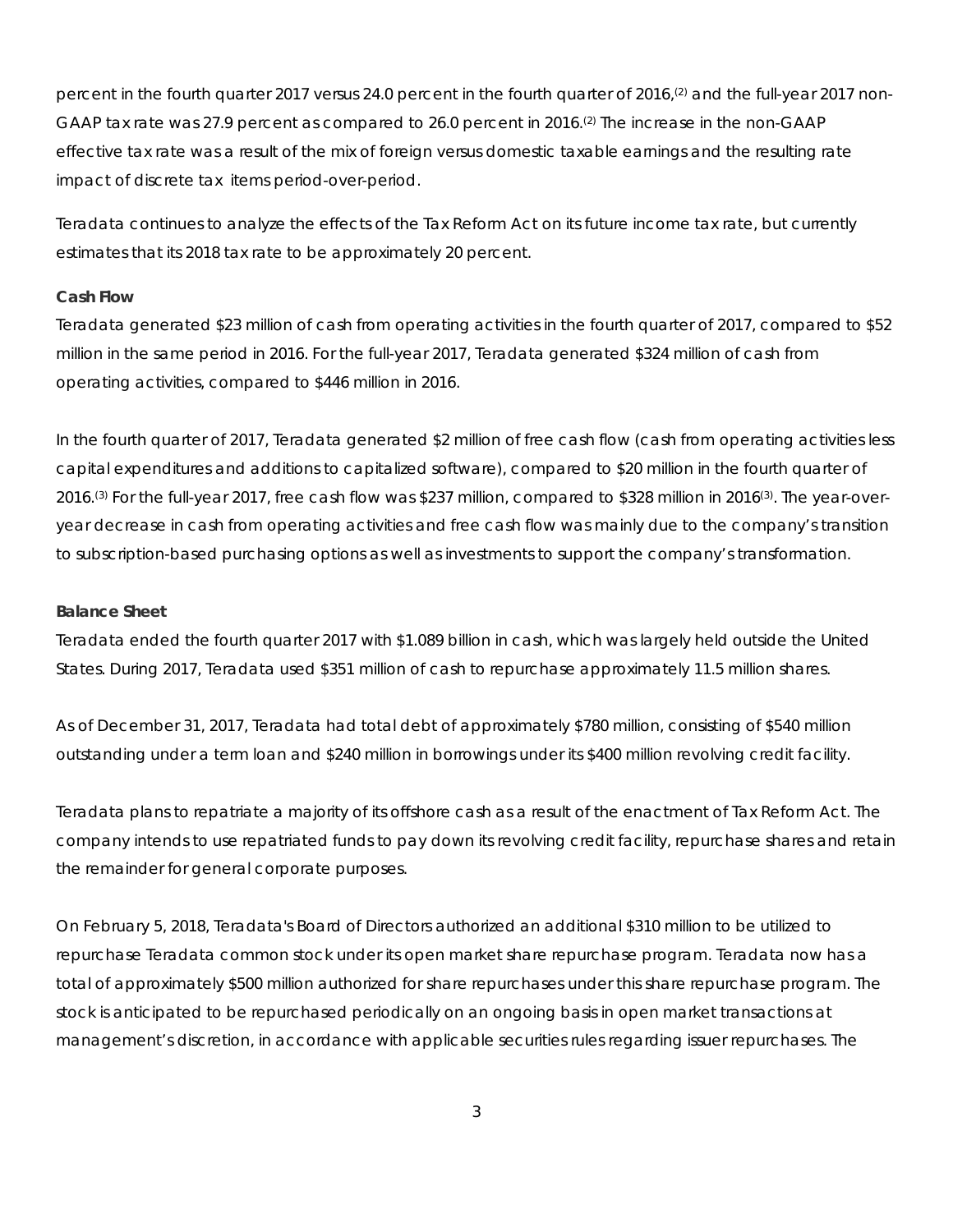increased share repurchase authorization is effective immediately and the program now expires on February 5, 2021.

# **Guidance**

Revenue in 2018 is expected to be approximately \$2.15 billion to \$2.20 billion, but will be highly influenced by the extent and pace Teradata's customers shift to subscription-based purchasing options. Revenue in the first quarter of 2018 is expected to be in the \$490 million to \$500 million range.

Full-year 2018 GAAP earnings per share is expected to be \$0.67 to \$0.77. On a non-GAAP basis, which excludes stock-based compensation expense and other special items, earnings per share is expected to be in the \$1.50 to \$1.60 range<sup>(2)</sup>.

GAAP loss per share in the first quarter of 2018 is expected to be in the \$(0.08) to \$(0.05) range. Non-GAAP earnings per share in the first quarter is expected to be in the \$0.13 to \$0.16 range<sup>(2)</sup>.

# **Earnings Conference Call**

A conference call is scheduled today at 8:30 a.m. (ET) to discuss the company's fourth quarter and full-year 2017 results. Access to the conference call, as well as a replay of the call, is available on Teradata's website at [investor.teradata.com.](http://investor.teradata.com/about-teradata/default.aspx#top)

# **Supplemental Financial Information**

Additional information regarding Teradata's operating results is provided below as well as on the Investor Relations page of Teradata's website.

1. The impact of currency is determined by calculating the prior-period results using the current-year monthly average currency rates. See the foreign currency fluctuation schedule on the Investor Relations page of the company's web site a[t investor.teradata.com,](http://investor.teradata.com/about-teradata/default.aspx#top) which is used to determine revenue on a constant currency ("CC") basis.

#### **Revenue Performance** (in millions)

|                                 |       | For the Three Months Ended December 31 |             |             |  |  |  |  |  |  |
|---------------------------------|-------|----------------------------------------|-------------|-------------|--|--|--|--|--|--|
|                                 |       |                                        |             | % Change in |  |  |  |  |  |  |
|                                 |       |                                        | % Change as | Constant    |  |  |  |  |  |  |
| Data and Analytics              | 2017  | 2016                                   | Reported    | Currency    |  |  |  |  |  |  |
| Americas                        | \$365 | \$397                                  | (8%)        | (8%)        |  |  |  |  |  |  |
| International                   | 261   | 229                                    | 14%         | 8%          |  |  |  |  |  |  |
| <b>Total Data and Analytics</b> | \$626 | \$626                                  | 0%          | (2%)        |  |  |  |  |  |  |
| <b>Marketing Applications</b>   | -     |                                        | ΝA          | ΝA          |  |  |  |  |  |  |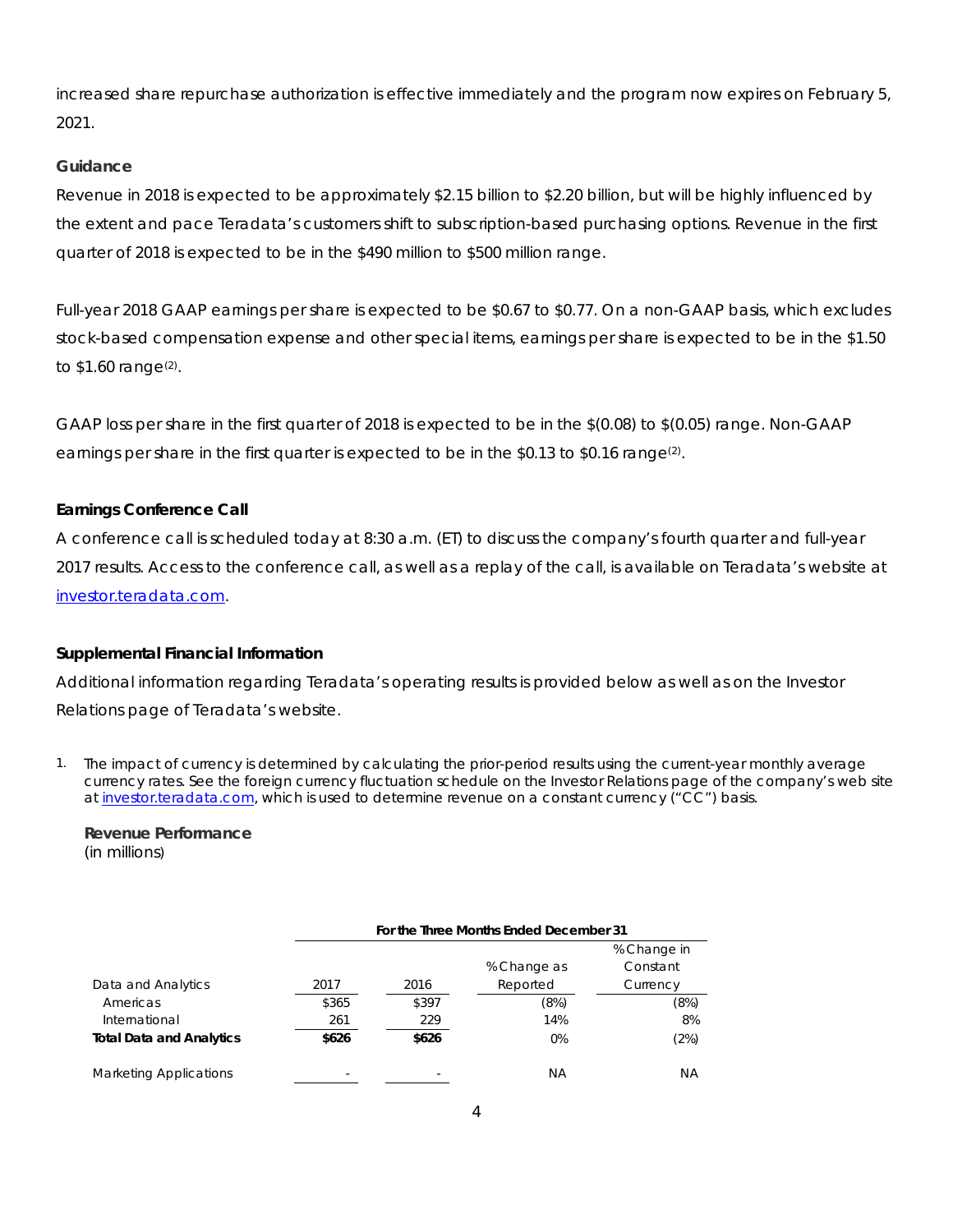| <b>Total Revenue</b> | \$626 | \$626 | 0% | (2%) |
|----------------------|-------|-------|----|------|
|                      |       |       |    |      |

|                                 | For the Twelve Months Ended December 31 |         |             |                      |  |  |  |  |
|---------------------------------|-----------------------------------------|---------|-------------|----------------------|--|--|--|--|
|                                 |                                         |         | % Change as | % Change in Constant |  |  |  |  |
| Data and Analytics              | 2017                                    | 2016    | Reported    | Currency             |  |  |  |  |
| Americas                        | \$1,195                                 | \$1.334 | (10%)       | (11%)                |  |  |  |  |
| International                   | 961                                     | 919     | 5%          | 5%                   |  |  |  |  |
| <b>Total Data and Analytics</b> | \$2,156                                 | \$2,253 | (4%)        | (4%)                 |  |  |  |  |
| <b>Marketing Applications</b>   |                                         | 69      | (100%)      | (100%)               |  |  |  |  |
| <b>Total Revenue</b>            | \$2,156                                 | \$2,322 | (7%)        | (7%)                 |  |  |  |  |

2. Teradata reports its results in accordance with GAAP. However, as described below, the company believes that certain non-GAAP measures (such as non-GAAP gross profit, non-GAAP operating income, non-GAAP net income, and non-GAAP earnings per diluted share, or EPS, all of which exclude certain items, sold businesses, (as well as free cash flow) are useful for investors. Our non-GAAP measures are not meant to be considered in isolation or as substitutes for, or superior to, results determined in accordance with GAAP, and should be read only in conjunction with our condensed consolidated financial statements prepared in accordance with GAAP.

The following tables reconcile Teradata's actual and projected results and EPS under GAAP to the company's actual and projected non-GAAP results and EPS for the periods presented, which exclude certain specified items. Our management internally uses supplemental non-GAAP financial measures, such as gross profit, operating income, net income and EPS, excluding certain items, to understand, manage and evaluate our business and support operating decisions on a regular basis. The company believes such non-GAAP financial measures (1) provide useful information to investors regarding the underlying business trends and performance of the company's ongoing operations, (2) are useful for period-over-period comparisons of such operations and results, that may be more easily compared to peer companies and allow investors a view of the company's operating results excluding the tax expense charge related to U.S. tax reform, stock-based compensation expense, special items and transactions such as sold businesses, including the Marketing Applications business which was sold on July 1, 2016, (3) provide useful information to management and investors regarding present and future business trends, and (4) provide consistency and comparability with past reports and projections of future results.

Teradata's reconciliation of GAAP to non-GAAP results included in this release.

(in millions, except per share data)

|                                                           | For the Three Months     |       |            |                          | For the Twelve Months |                   |  |
|-----------------------------------------------------------|--------------------------|-------|------------|--------------------------|-----------------------|-------------------|--|
|                                                           | <b>Ended December 31</b> |       |            | <b>Ended December 31</b> |                       |                   |  |
|                                                           |                          |       | %Chg<br>as |                          |                       | %Chg<br><b>As</b> |  |
| <b>Gross Profit:</b>                                      | 2017                     | 2016  | Rpt'd      | 2017                     | 2016                  | Rpt'd             |  |
| <b>GAAP Gross Profit</b>                                  | \$306                    | \$315 | (3%)       | \$1,022                  | \$1,188               | (14%)             |  |
| % of Revenue                                              | 48.9%                    | 50.3% |            | 47.4%                    | 51.2%                 |                   |  |
| Excluding:                                                |                          |       |            |                          |                       |                   |  |
| Stock-based compensation expense                          | 3                        | 3     |            | 13                       | 14                    |                   |  |
| Amortization of acquisition-related intangible assets     |                          |       |            |                          | 2                     |                   |  |
| Acquisition, integration and reorganization related costs |                          | 3     |            |                          | 9                     |                   |  |
| Capitalized Software ASC 985-20                           | 14                       | 15    |            | 68                       | 62                    |                   |  |
| Marketing Applications gross profit *                     |                          |       |            |                          | (34)                  |                   |  |
| Non-GAAP Gross Profit                                     | \$324                    | \$336 | (4%)       | \$1,110                  | \$1,241               | $(11\%)$          |  |
| % of Revenue                                              | 51.8%                    | 53.7% |            | 51.5%                    | 55.1%                 |                   |  |

#### **Operating Income:**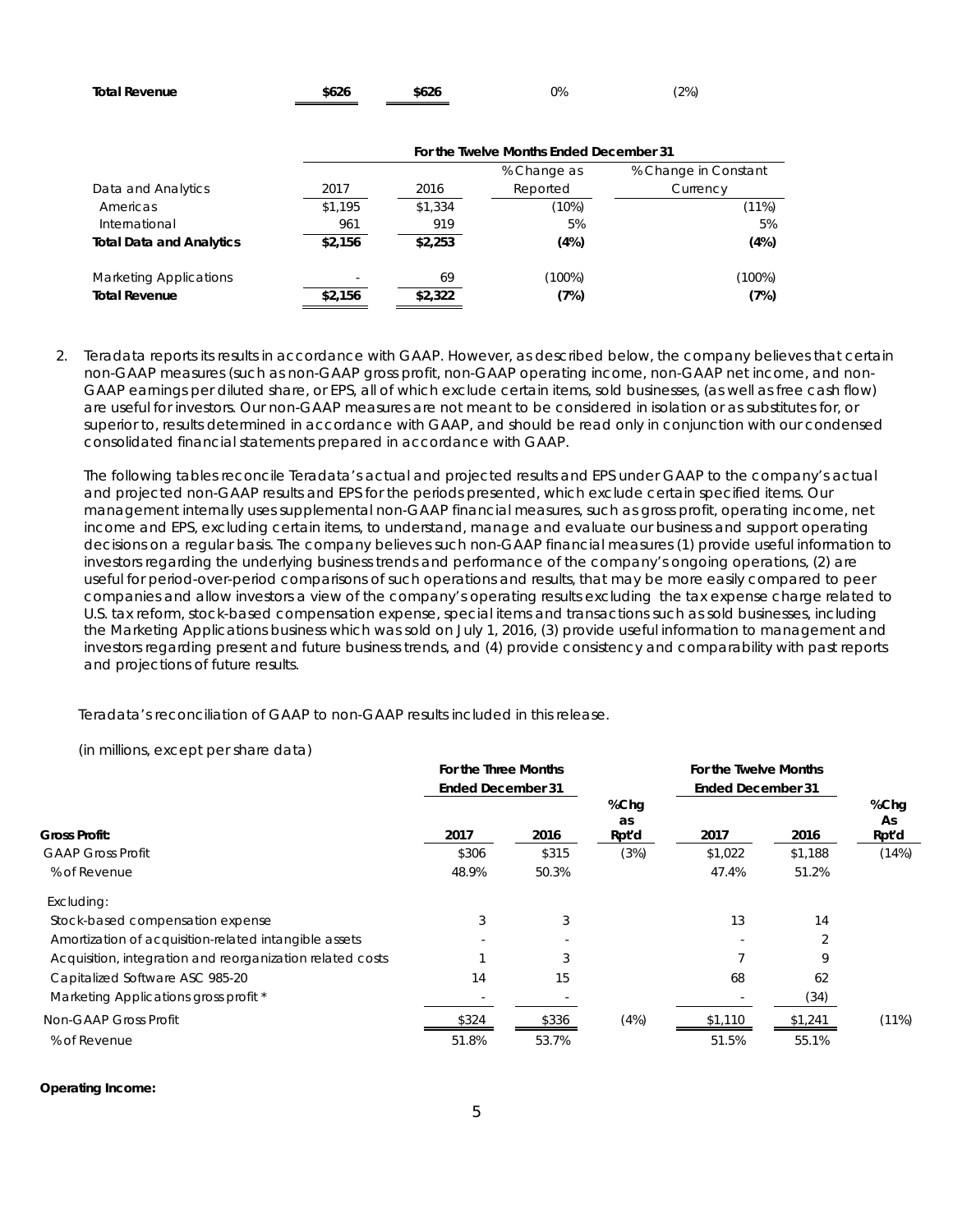| <b>GAAP Operating Income</b>                              | \$59                     | \$98  | (40%)  | \$64                     | \$232 | (72%)  |
|-----------------------------------------------------------|--------------------------|-------|--------|--------------------------|-------|--------|
| % of Revenue                                              | 9.4%                     | 15.7% |        | 3.0%                     | 10.0% |        |
| Excluding:                                                |                          |       |        |                          |       |        |
| Stock-based compensation expense                          | 17                       | 12    |        | 68                       | 61    |        |
| Amortization of acquisition-related intangible assets     | 3                        | 1     |        | 8                        | 9     |        |
| Acquisition, integration and reorganization related costs | (2)                      | 15    |        | 38                       | 71    |        |
| Impairment of goodwill and other assets                   |                          |       |        |                          | 80    |        |
| Capitalized Software ASC 985-20                           | 14                       | 5     |        | 68                       | 3     |        |
| Marketing Applications operating loss *                   | $\overline{\phantom{a}}$ |       |        | $\overline{\phantom{a}}$ | 18    |        |
| Non-GAAP Operating Income                                 | \$91                     | \$131 | (31%)  | \$246                    | \$474 | (48%)  |
| % of Revenue                                              | 14.5%                    | 20.9% |        | 11.4%                    | 21.0% |        |
| Net (Loss)/Income:                                        |                          |       |        |                          |       |        |
| GAAP Net (Loss)/Income                                    | \$(74)                   | \$58  | (228%) | \$(67)                   | \$125 | (154%) |
| % of Revenue                                              | (11.8%)                  | 9.3%  |        | $(3.1\%)$                | 5.4%  |        |
| Excluding:                                                |                          |       |        |                          |       |        |
| Stock-based compensation expense                          | 17                       | 12    |        | 68                       | 61    |        |
| Amortization of acquisition-related intangible assets     | 3                        | 1     |        | 8                        | 9     |        |
| Acquisition, integration and reorganization related costs | (2)                      | 12    |        | 38                       | 65    |        |
| Impairment of goodwill and other assets                   |                          |       |        |                          | 80    |        |
| Capitalized Software ASC 985-20                           | 14                       | 5     |        | 68                       | 3     |        |
| Marketing Applications net loss *                         |                          |       |        |                          | 18    |        |
| Income tax adjustments**                                  | 114                      | 4     |        | 58                       | (23)  |        |
| Non-GAAP Net Income                                       | \$72                     | \$92  | (22%)  | \$173                    | \$338 | (49%)  |
| % of Revenue                                              | 11.5%                    | 14.7% |        | 8.0%                     | 15.0% |        |

|                                                              | <b>Three Months</b>      |        | <b>Twelve Months</b>     |        |                     |                     |
|--------------------------------------------------------------|--------------------------|--------|--------------------------|--------|---------------------|---------------------|
|                                                              | <b>Ended December 31</b> |        | <b>Ended December 31</b> |        |                     |                     |
| Earnings Per Share:                                          | 2017                     | 2016   | 2017                     | 2016   | 2018 Q1<br>Guidance | 2018 FY<br>Guidance |
| GAAP Earnings /(Loss) Per Share                              | \$(0.61)                 | \$0.44 | \$(0.53)                 | \$0.95 | $$(0.08) - $(0.05)$ | $$0.67 - $0.77$     |
| Excluding:                                                   |                          |        |                          |        |                     |                     |
| Stock-based compensation expense                             | 0.14                     | 0.09   | 0.54                     | 0.46   | 0.13                | 0.59                |
| Amortization of acquisition-related<br>intangible assets     | 0.02                     | 0.01   | 0.06                     | 0.07   | 0.01                | 0.05                |
| Acquisition, integration and reorganization<br>related costs | (0.02)                   | 0.09   | 0.30                     | 0.49   |                     | 0.01                |
| Impairment of goodwill and other assets                      |                          |        |                          | 0.61   |                     |                     |
| Capitalized Software ASC 985-20                              | 0.12                     | 0.04   | 0.54                     | 0.02   | 0.12                | 0.39                |
| Marketing Applications loss per share *                      |                          |        |                          | 0.14   |                     |                     |
| Income tax adjustments**                                     | 0.94                     | 0.03   | 0.46                     | (0.17) | (0.05)              | (0.21)              |
| Impact of dilution ***                                       | (0.01)                   |        | (0.02)                   |        |                     |                     |
| Non-GAAP Diluted Earnings Per Share                          | \$0.58                   | \$0.70 | \$1.35                   | \$2.57 | $$0.13 - $0.16$     | $$1.50 - $1.60$     |

\* Represents the results of operations of Teradata's Marketing Applications business, which is an adjustment to arrive at non-GAAP results due to sale of this business on July 1, 2016.

\*\* Represents the income tax effect of the pre-tax adjustments to reconcile GAAP to Non-GAAP income based on the applicable jurisdictional statutory tax rate of the underlying item. Included in the income tax adjustments for fourth quarter of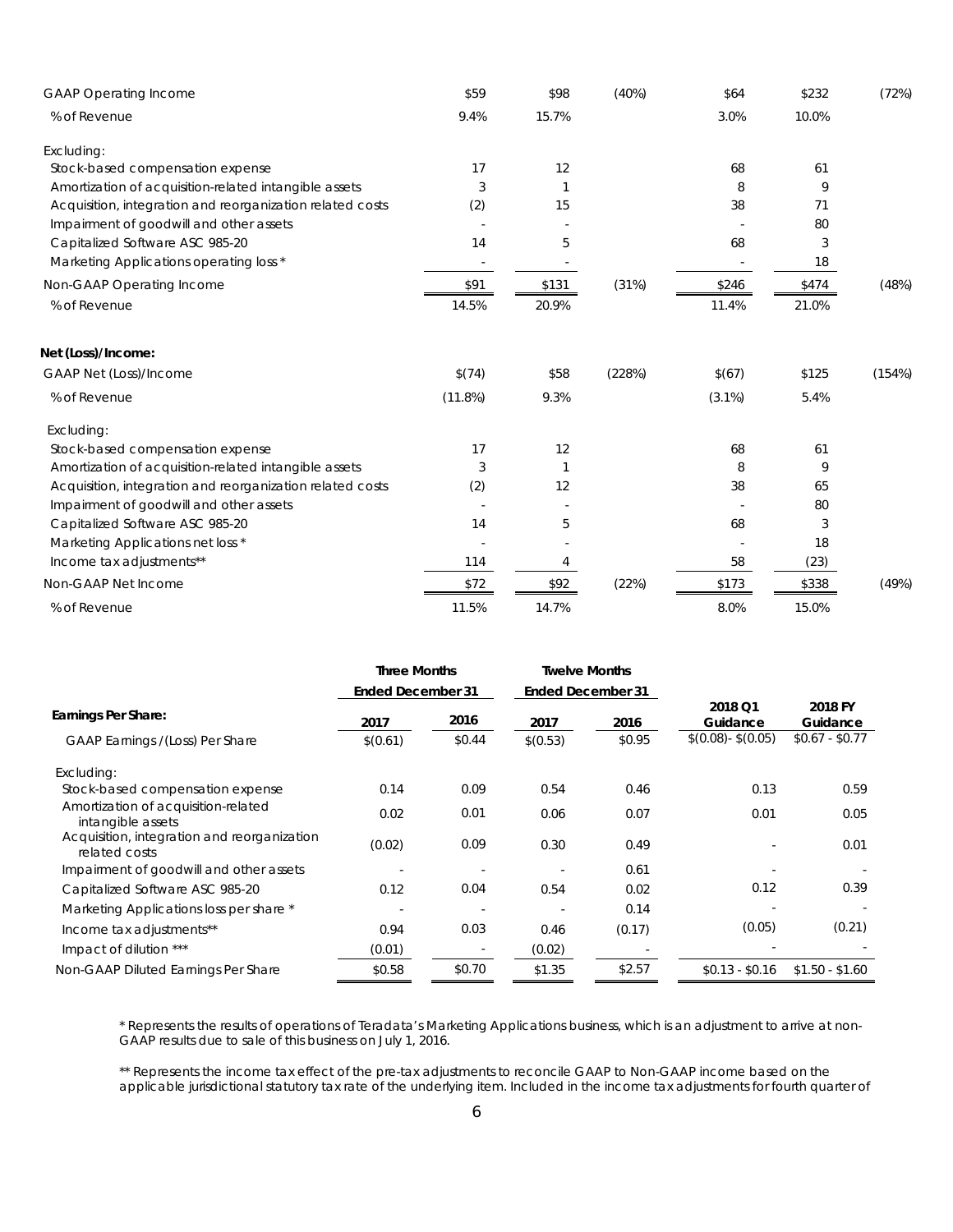2017 is an adjustment for \$126 million for the enactment of The Tax Cuts and Jobs Act of 2017. Including the income tax effect assists investors in understanding the tax provision associated with those adjustments and the effective tax rate related to the underlying business and performance of the company's ongoing operations. As a result of these adjustments, the company's non-GAAP effective tax rate for the fourth quarter of 2017 was 19.1% and 24.0% in the fourth quarter of 2016.

\*\*\* Represents the impact to earnings per share as a result of moving from basic to diluted shares.

3. As described below, the company believes that free cash flow is a useful non-GAAP measure for investors. Teradata defines free cash flow as cash provided/used by operating activities less capital expenditures for property and equipment, and additions to capitalized software. Free cash flow does not have a uniform definition under GAAP and therefore, Teradata's definition may differ from other companies' definitions of this measure. Teradata's management uses free cash flow to assess the financial performance of the company and believes it is useful for investors because it relates the operating cash flow of the company to the capital that is spent to continue and improve business operations. In particular, free cash flow indicates the amount of cash generated after capital expenditures for, among other things, investment in the company's existing businesses, strategic acquisitions, strengthening the company's balance sheet, repurchase of the company's stock and repayment of the company's debt obligations, if any. Free cash flow does not represent the residual cash flow available for discretionary expenditures since there may be other nondiscretionary expenditures that are not deducted from the measure. This non-GAAP measure is not meant to be considered in isolation, as a substitute for, or superior to, results determined in accordance with GAAP, and should be read only in conjunction with our condensed consolidated financial statements prepared in accordance with GAAP.

|                                                                                | For the Three Months<br><b>Ended December 31</b><br>(in millions) |              | For the Twelve Months<br><b>Ended December 31</b><br>(in millions) |              |
|--------------------------------------------------------------------------------|-------------------------------------------------------------------|--------------|--------------------------------------------------------------------|--------------|
|                                                                                | 2016<br>2017                                                      |              | 2017                                                               | 2016         |
| Cash provided by operating activities (GAAP)<br>Less capital expenditures for: | \$23                                                              | \$52         | \$324                                                              | \$446        |
| Expenditures for property and equipment<br>Additions to capitalized software   | (19)<br>(2)                                                       | (21)<br>(11) | (78)<br>(9)                                                        | (53)<br>(65) |
| Total capital expenditures                                                     | (21)                                                              | (32)         | (87)                                                               | (118)        |
| Free Cash Flow (non-GAAP measure)                                              | \$2                                                               | \$20         | \$237                                                              | \$328        |

#### **Note to Investors**

This news release contains forward-looking statements, including statements as to anticipated or expected results, beliefs, opinions and future financial performance, within the meaning of Section 21E of the Securities and Exchange Act of 1934. Forward-looking statements include projections of revenue, profit growth and other financial items, future economic performance and statements concerning analysts' earnings estimates, among other things. These forward-looking statements are based upon current expectations and assumptions and involve risks and uncertainties that could cause Teradata's actual results to differ materially. In addition to the factors discussed in this release, other risks and uncertainties could affect our future results, and could cause actual results to differ materially from those expressed in such forward-looking statements. Such factors include those relating to: the global economic environment in general or on the ability of our suppliers to meet their commitments to us, or the timing of purchases by our current and potential customers, and other general economic and business conditions; the rapidly changing and intensely competitive nature of the information technology industry and the data analytics business, including the increased pressure on price/performance for data analytics solutions and changes in customer's buying patterns; fluctuations in our operating results, unanticipated delays or accelerations in our sales cycles and the difficulty of accurately estimating revenues, particularly the pace and extent to which customers shift from perpetual licenses to subscription-based licenses; failure to realize the anticipated benefits of our business transformation program, divestitures, senior management changes, or other restructuring and cost saving initiatives; risks inherent in operating in foreign countries, including the impact of economic, political, legal, regulatory, compliance, cultural, foreign currency fluctuations and other conditions abroad (including Brexit); the timely and successful development, production or acquisition and market acceptance of new and existing products and services, including our ability to accelerate market acceptance of new products and services as well as the reliability, quality, security and operability of new products because of the difficulty and complexity associated with their testing and production; tax rates and the impact of recent tax reform legislation; turnover of workforce and the ability to attract and retain skilled employees; availability and successful exploitation of new acquisition and alliance opportunities; our ability to execute integration plans for newly acquired entities, including the possibility that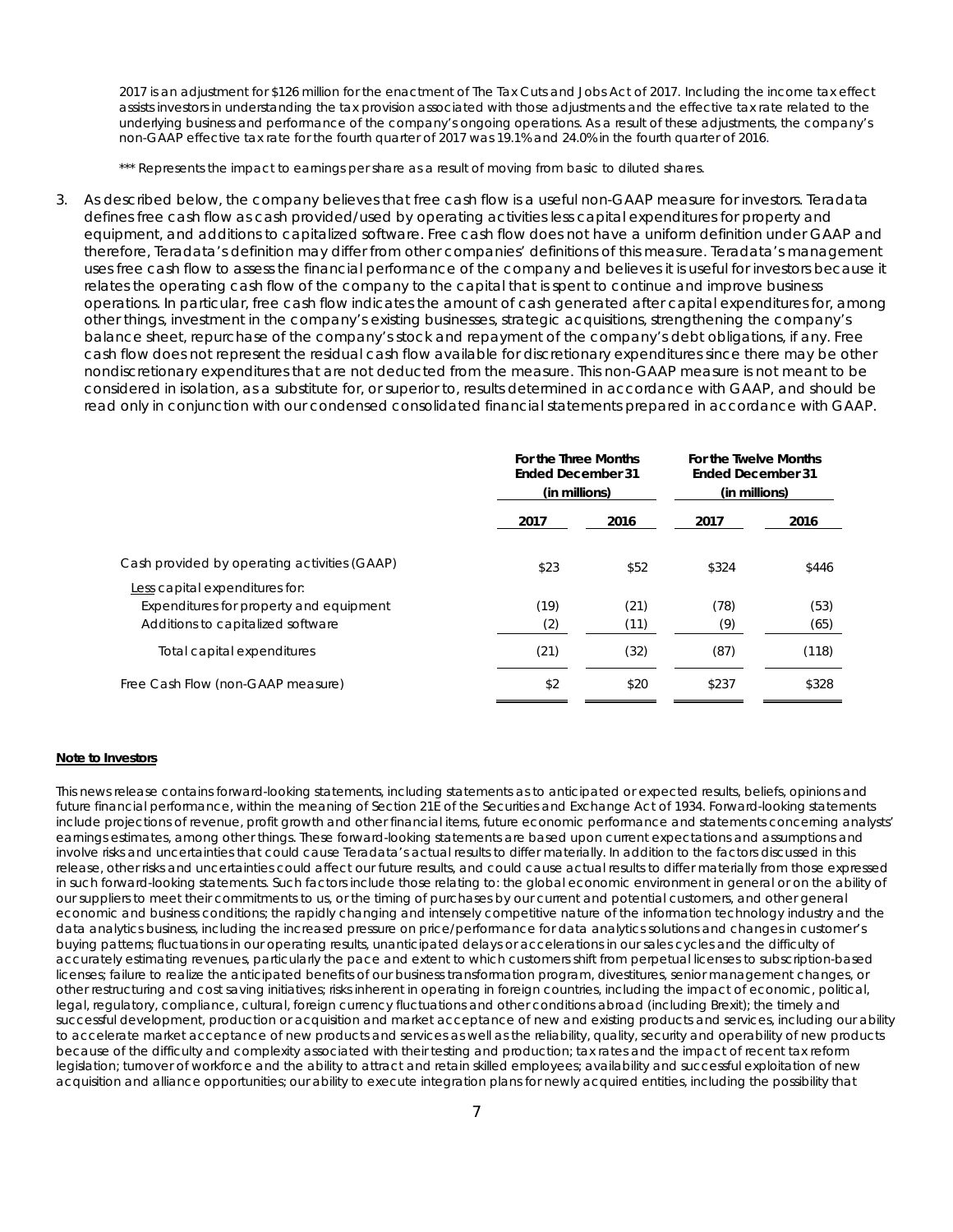expected synergies and operating efficiencies may not be achieved, that such integration efforts may be more difficult, time-consuming or costly than expected, and that operating costs, customer loss and business disruption (including, without limitation, difficulties in maintaining relationships with employees, customers, clients or suppliers) may be greater than expected following the transaction; recurring revenue may decline or fail to be renewed; changes in Generally Accepted Accounting Principles (GAAP) and the resulting impact, if any, on the company's accounting policies; impact on our business and financial reporting from changes in accounting rules, including Topic ASC *606*; continued efforts to establish and maintain best-in-class and secure internal information technology and control systems; and other factors described from time-to-time in the company's filings with the U.S. Securities and Exchange Commission, including its annual report on Form 10-K and subsequent quarterly reports on Forms 10-Q, as well as the company's annual reports to stockholders. The company does not undertake any obligation to publicly update or revise any forward-looking statements, whether as a result of new information, future events or otherwise.

### *About Teradata*

Teradata empowers companies to achieve high-impact business outcomes. Our focus on business solutions for analytics, coupled with our industry leading technology and architecture expertise, can unleash the potential of great companies. Visit [teradata.com.](http://www.teradata.com/)

Get to know Teradata:



Teradata and the Teradata logo are trademarks or registered trademarks of Teradata Corporation and/or its affiliates in the U.S. and worldwide.

**INVESTOR CONTACT:** 

Gregg Swearingen Teradata (937) 242-4600 [gregg.swearingen@teradata.com](mailto:gregg.swearingen@teradata.com) **MEDIA CONTACT:** Benjamin Hendricks Teradata (919) 522-2978 [ben.hendricks@teradata.com](mailto:ben.hendricks@teradata.com)

# # #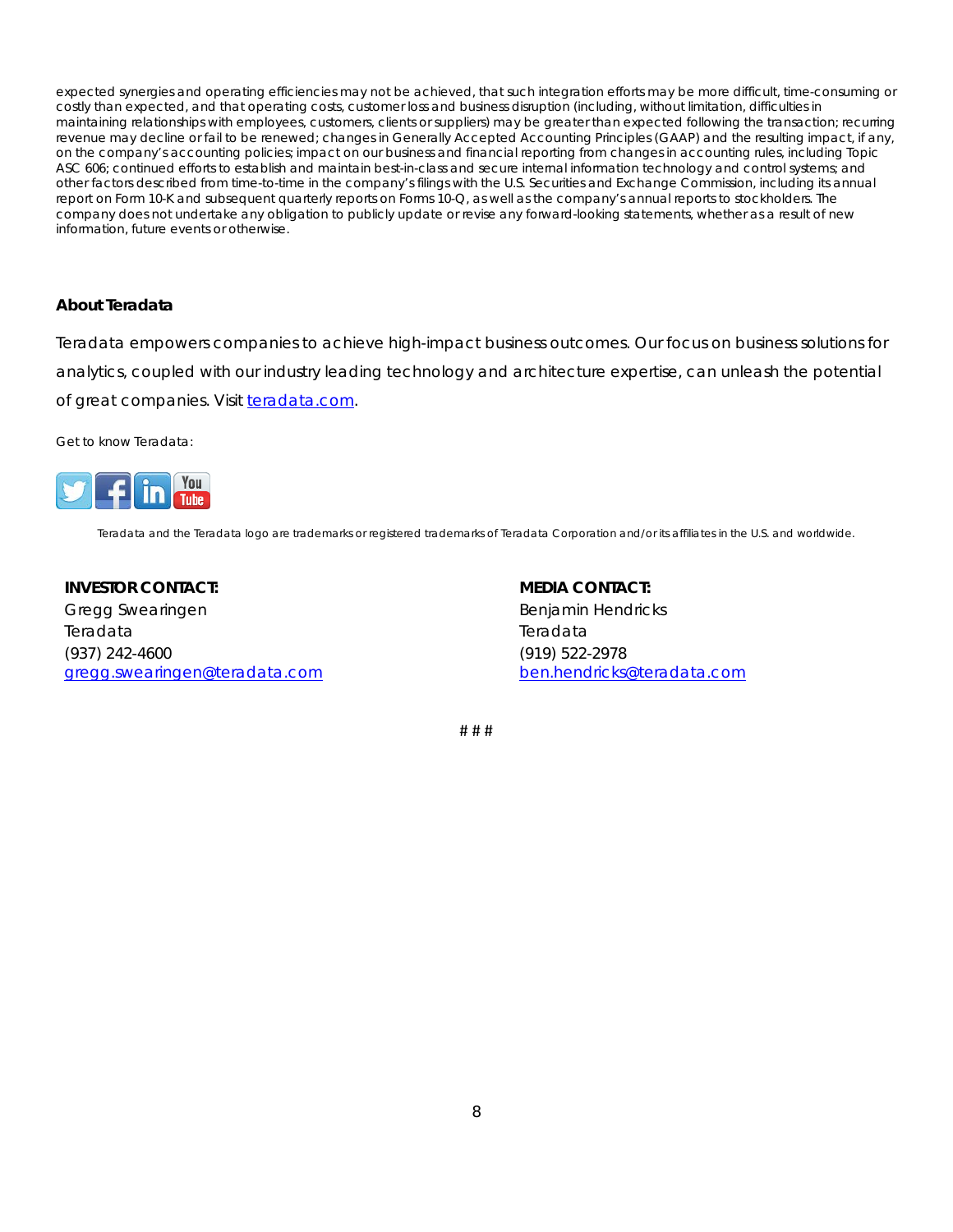#### **TERADATA CORPORATION CONDENSED CONSOLIDATED STATEMENTS OF (LOSS) INCOME (in millions, except per share amounts - unaudited)**

| <b>Three Months</b><br><b>Twelve Months</b><br>2016<br>% Chg<br>2017<br>2017<br>2016<br>% Chg<br>Revenue<br>\$<br>\$<br>(7%)<br>(19%)<br>Product and cloud<br>243<br>262<br>747<br>\$923<br>\$<br>383<br>5%<br>364<br>1,409<br>1,399<br>1%<br>Services<br>0%<br>626<br>2,156<br>2,322<br>(7%)<br>Total revenue<br>626<br>134<br>422<br>144<br>540<br>Product and cloud gross profit<br>55.1%<br>55.0%<br>56.5%<br>58.5%<br>% of Revenue<br>172<br>171<br>600<br>648<br>Services gross profit<br>% of Revenue<br>44.9%<br>47.0%<br>42.6%<br>46.3%<br>306<br>315<br>1,022<br>1,188<br>Total gross profit<br>% of Revenue<br>48.9%<br>50.3%<br>47.4%<br>51.2%<br>171<br>159<br>652<br>Selling, general and administrative expenses<br>664<br>212<br>Research and development expenses<br>76<br>58<br>306<br>Impairment of goodwill, acquired intangibles and other assets<br>80<br>$\sim$<br>59<br>98<br>232<br>64<br>Income from operations<br>3.0%<br>% of Revenue<br>9.4%<br>15.7%<br>10.0%<br>(2)<br>(7)<br>(6)<br>(11)<br>Other expense, net<br>57<br>91<br>58<br>221<br>Income before income taxes<br>2.7%<br>9.5%<br>% of Revenue<br>9.1%<br>14.5%<br>131<br>33<br>125<br>96<br>Income tax expense<br>229.8%<br>36.3%<br>215.5%<br>% Tax rate<br>43.4%<br>Net (loss) income<br>(74)<br>58<br>(67)<br>\$125<br>\$<br>\$<br>\$<br>9.3%<br>% of Revenue<br>$(11.8\%)$<br>5.4%<br>$(3.1\%)$<br>Net (loss) income per common share<br>Basic<br>(0.61)<br>$(0.53)$ \$ 0.96<br>\$<br>0.45<br>\$<br>\$<br>$\mathbb{S}$<br>(0.61)<br>\$<br>\$<br><b>Diluted</b><br>0.44<br>$(0.53)$ \$ 0.95<br>Weighted average common shares outstanding<br>121.1<br>130.1<br>129.7<br>Basic<br>125.8<br>121.1<br>132.0<br>125.8<br><b>Diluted</b><br>131.5 | For the Period Ended December 31 |  |  |  |  |  |  |  |  |
|-----------------------------------------------------------------------------------------------------------------------------------------------------------------------------------------------------------------------------------------------------------------------------------------------------------------------------------------------------------------------------------------------------------------------------------------------------------------------------------------------------------------------------------------------------------------------------------------------------------------------------------------------------------------------------------------------------------------------------------------------------------------------------------------------------------------------------------------------------------------------------------------------------------------------------------------------------------------------------------------------------------------------------------------------------------------------------------------------------------------------------------------------------------------------------------------------------------------------------------------------------------------------------------------------------------------------------------------------------------------------------------------------------------------------------------------------------------------------------------------------------------------------------------------------------------------------------------------------------------------------------------------------------------------------------------------------------------------------------------------|----------------------------------|--|--|--|--|--|--|--|--|
|                                                                                                                                                                                                                                                                                                                                                                                                                                                                                                                                                                                                                                                                                                                                                                                                                                                                                                                                                                                                                                                                                                                                                                                                                                                                                                                                                                                                                                                                                                                                                                                                                                                                                                                                         |                                  |  |  |  |  |  |  |  |  |
|                                                                                                                                                                                                                                                                                                                                                                                                                                                                                                                                                                                                                                                                                                                                                                                                                                                                                                                                                                                                                                                                                                                                                                                                                                                                                                                                                                                                                                                                                                                                                                                                                                                                                                                                         |                                  |  |  |  |  |  |  |  |  |
|                                                                                                                                                                                                                                                                                                                                                                                                                                                                                                                                                                                                                                                                                                                                                                                                                                                                                                                                                                                                                                                                                                                                                                                                                                                                                                                                                                                                                                                                                                                                                                                                                                                                                                                                         |                                  |  |  |  |  |  |  |  |  |
|                                                                                                                                                                                                                                                                                                                                                                                                                                                                                                                                                                                                                                                                                                                                                                                                                                                                                                                                                                                                                                                                                                                                                                                                                                                                                                                                                                                                                                                                                                                                                                                                                                                                                                                                         |                                  |  |  |  |  |  |  |  |  |
|                                                                                                                                                                                                                                                                                                                                                                                                                                                                                                                                                                                                                                                                                                                                                                                                                                                                                                                                                                                                                                                                                                                                                                                                                                                                                                                                                                                                                                                                                                                                                                                                                                                                                                                                         |                                  |  |  |  |  |  |  |  |  |
|                                                                                                                                                                                                                                                                                                                                                                                                                                                                                                                                                                                                                                                                                                                                                                                                                                                                                                                                                                                                                                                                                                                                                                                                                                                                                                                                                                                                                                                                                                                                                                                                                                                                                                                                         |                                  |  |  |  |  |  |  |  |  |
|                                                                                                                                                                                                                                                                                                                                                                                                                                                                                                                                                                                                                                                                                                                                                                                                                                                                                                                                                                                                                                                                                                                                                                                                                                                                                                                                                                                                                                                                                                                                                                                                                                                                                                                                         |                                  |  |  |  |  |  |  |  |  |
|                                                                                                                                                                                                                                                                                                                                                                                                                                                                                                                                                                                                                                                                                                                                                                                                                                                                                                                                                                                                                                                                                                                                                                                                                                                                                                                                                                                                                                                                                                                                                                                                                                                                                                                                         |                                  |  |  |  |  |  |  |  |  |
|                                                                                                                                                                                                                                                                                                                                                                                                                                                                                                                                                                                                                                                                                                                                                                                                                                                                                                                                                                                                                                                                                                                                                                                                                                                                                                                                                                                                                                                                                                                                                                                                                                                                                                                                         |                                  |  |  |  |  |  |  |  |  |
|                                                                                                                                                                                                                                                                                                                                                                                                                                                                                                                                                                                                                                                                                                                                                                                                                                                                                                                                                                                                                                                                                                                                                                                                                                                                                                                                                                                                                                                                                                                                                                                                                                                                                                                                         |                                  |  |  |  |  |  |  |  |  |
|                                                                                                                                                                                                                                                                                                                                                                                                                                                                                                                                                                                                                                                                                                                                                                                                                                                                                                                                                                                                                                                                                                                                                                                                                                                                                                                                                                                                                                                                                                                                                                                                                                                                                                                                         |                                  |  |  |  |  |  |  |  |  |
|                                                                                                                                                                                                                                                                                                                                                                                                                                                                                                                                                                                                                                                                                                                                                                                                                                                                                                                                                                                                                                                                                                                                                                                                                                                                                                                                                                                                                                                                                                                                                                                                                                                                                                                                         |                                  |  |  |  |  |  |  |  |  |
|                                                                                                                                                                                                                                                                                                                                                                                                                                                                                                                                                                                                                                                                                                                                                                                                                                                                                                                                                                                                                                                                                                                                                                                                                                                                                                                                                                                                                                                                                                                                                                                                                                                                                                                                         |                                  |  |  |  |  |  |  |  |  |
|                                                                                                                                                                                                                                                                                                                                                                                                                                                                                                                                                                                                                                                                                                                                                                                                                                                                                                                                                                                                                                                                                                                                                                                                                                                                                                                                                                                                                                                                                                                                                                                                                                                                                                                                         |                                  |  |  |  |  |  |  |  |  |
|                                                                                                                                                                                                                                                                                                                                                                                                                                                                                                                                                                                                                                                                                                                                                                                                                                                                                                                                                                                                                                                                                                                                                                                                                                                                                                                                                                                                                                                                                                                                                                                                                                                                                                                                         |                                  |  |  |  |  |  |  |  |  |
|                                                                                                                                                                                                                                                                                                                                                                                                                                                                                                                                                                                                                                                                                                                                                                                                                                                                                                                                                                                                                                                                                                                                                                                                                                                                                                                                                                                                                                                                                                                                                                                                                                                                                                                                         |                                  |  |  |  |  |  |  |  |  |
|                                                                                                                                                                                                                                                                                                                                                                                                                                                                                                                                                                                                                                                                                                                                                                                                                                                                                                                                                                                                                                                                                                                                                                                                                                                                                                                                                                                                                                                                                                                                                                                                                                                                                                                                         |                                  |  |  |  |  |  |  |  |  |
|                                                                                                                                                                                                                                                                                                                                                                                                                                                                                                                                                                                                                                                                                                                                                                                                                                                                                                                                                                                                                                                                                                                                                                                                                                                                                                                                                                                                                                                                                                                                                                                                                                                                                                                                         |                                  |  |  |  |  |  |  |  |  |
|                                                                                                                                                                                                                                                                                                                                                                                                                                                                                                                                                                                                                                                                                                                                                                                                                                                                                                                                                                                                                                                                                                                                                                                                                                                                                                                                                                                                                                                                                                                                                                                                                                                                                                                                         |                                  |  |  |  |  |  |  |  |  |
|                                                                                                                                                                                                                                                                                                                                                                                                                                                                                                                                                                                                                                                                                                                                                                                                                                                                                                                                                                                                                                                                                                                                                                                                                                                                                                                                                                                                                                                                                                                                                                                                                                                                                                                                         |                                  |  |  |  |  |  |  |  |  |
|                                                                                                                                                                                                                                                                                                                                                                                                                                                                                                                                                                                                                                                                                                                                                                                                                                                                                                                                                                                                                                                                                                                                                                                                                                                                                                                                                                                                                                                                                                                                                                                                                                                                                                                                         |                                  |  |  |  |  |  |  |  |  |
|                                                                                                                                                                                                                                                                                                                                                                                                                                                                                                                                                                                                                                                                                                                                                                                                                                                                                                                                                                                                                                                                                                                                                                                                                                                                                                                                                                                                                                                                                                                                                                                                                                                                                                                                         |                                  |  |  |  |  |  |  |  |  |
|                                                                                                                                                                                                                                                                                                                                                                                                                                                                                                                                                                                                                                                                                                                                                                                                                                                                                                                                                                                                                                                                                                                                                                                                                                                                                                                                                                                                                                                                                                                                                                                                                                                                                                                                         |                                  |  |  |  |  |  |  |  |  |
|                                                                                                                                                                                                                                                                                                                                                                                                                                                                                                                                                                                                                                                                                                                                                                                                                                                                                                                                                                                                                                                                                                                                                                                                                                                                                                                                                                                                                                                                                                                                                                                                                                                                                                                                         |                                  |  |  |  |  |  |  |  |  |
|                                                                                                                                                                                                                                                                                                                                                                                                                                                                                                                                                                                                                                                                                                                                                                                                                                                                                                                                                                                                                                                                                                                                                                                                                                                                                                                                                                                                                                                                                                                                                                                                                                                                                                                                         |                                  |  |  |  |  |  |  |  |  |
|                                                                                                                                                                                                                                                                                                                                                                                                                                                                                                                                                                                                                                                                                                                                                                                                                                                                                                                                                                                                                                                                                                                                                                                                                                                                                                                                                                                                                                                                                                                                                                                                                                                                                                                                         |                                  |  |  |  |  |  |  |  |  |
|                                                                                                                                                                                                                                                                                                                                                                                                                                                                                                                                                                                                                                                                                                                                                                                                                                                                                                                                                                                                                                                                                                                                                                                                                                                                                                                                                                                                                                                                                                                                                                                                                                                                                                                                         |                                  |  |  |  |  |  |  |  |  |
|                                                                                                                                                                                                                                                                                                                                                                                                                                                                                                                                                                                                                                                                                                                                                                                                                                                                                                                                                                                                                                                                                                                                                                                                                                                                                                                                                                                                                                                                                                                                                                                                                                                                                                                                         |                                  |  |  |  |  |  |  |  |  |
|                                                                                                                                                                                                                                                                                                                                                                                                                                                                                                                                                                                                                                                                                                                                                                                                                                                                                                                                                                                                                                                                                                                                                                                                                                                                                                                                                                                                                                                                                                                                                                                                                                                                                                                                         |                                  |  |  |  |  |  |  |  |  |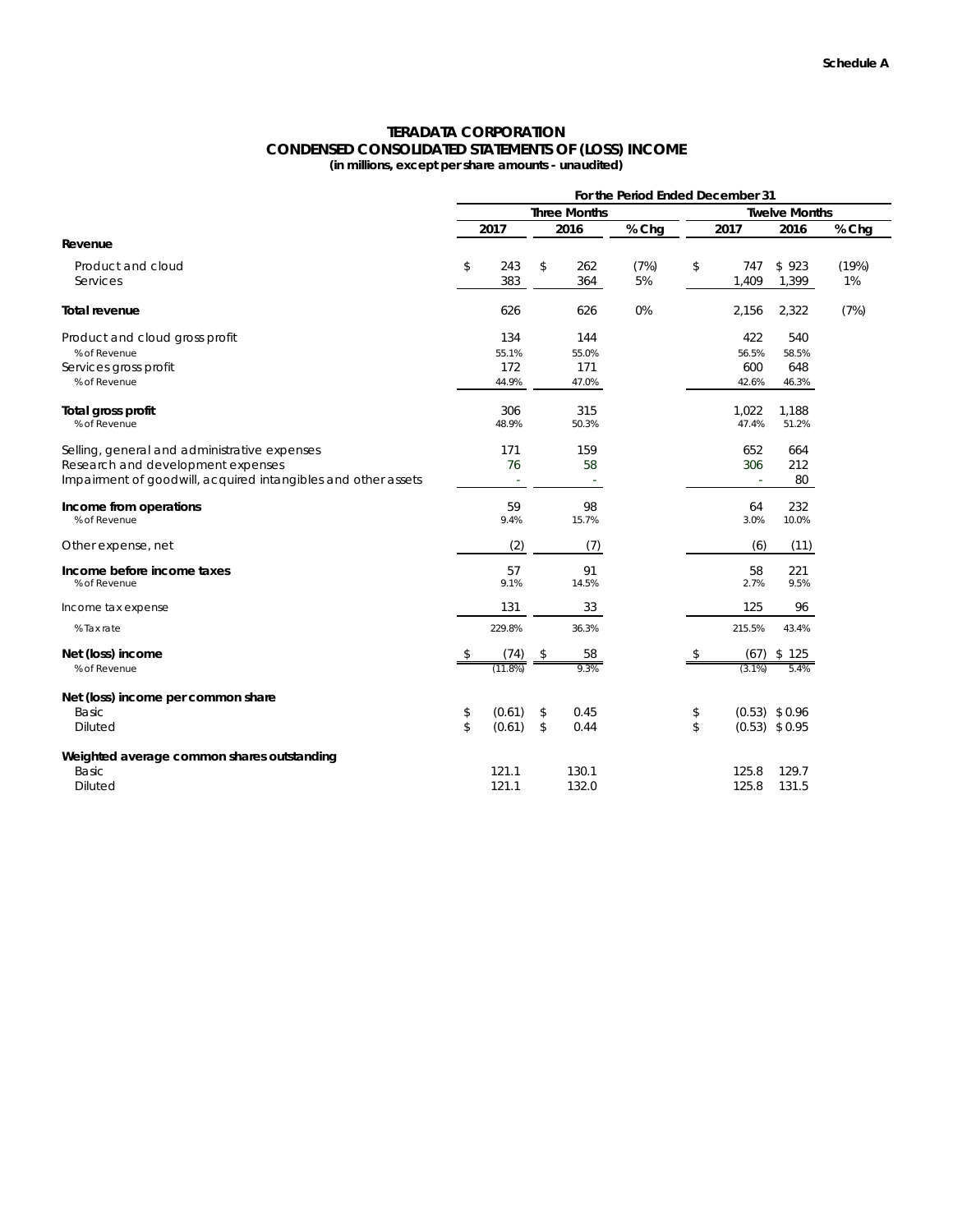### **TERADATA CORPORATION CONDENSED CONSOLIDATED BALANCE SHEETS (in millions - unaudited)**

|                                                                                                                                                                                                   | December 31,<br>2017                       |    |                                      | September 30, December 31,<br>2016  |  |
|---------------------------------------------------------------------------------------------------------------------------------------------------------------------------------------------------|--------------------------------------------|----|--------------------------------------|-------------------------------------|--|
| Assets                                                                                                                                                                                            |                                            |    |                                      |                                     |  |
| <b>Current assets</b><br>Cash and cash equivalents<br>Accounts receivable, net<br>Inventories<br>Other current assets                                                                             | \$<br>1,089<br>554<br>30<br>77             | \$ | 1,025<br>366<br>45<br>72             | \$<br>974<br>548<br>34<br>65        |  |
| <b>Total current assets</b>                                                                                                                                                                       | 1,750                                      |    | 1,508                                | 1,621                               |  |
| Property and equipment, net<br>Capitalized software, net<br>Goodwill<br>Acquired intangible assets, net<br>Deferred Income Taxes<br>Other assets                                                  | 162<br>121<br>399<br>23<br>57<br>44        |    | 159<br>136<br>398<br>23<br>53<br>30  | 138<br>187<br>390<br>11<br>49<br>17 |  |
| <b>Total assets</b>                                                                                                                                                                               | \$<br>2,556                                | \$ | 2,307                                | \$2,413                             |  |
| Liabilities and stockholders' equity                                                                                                                                                              |                                            |    |                                      |                                     |  |
| <b>Current liabilities</b><br>Current portion of long-term debt<br>Short-term borrowings<br>Accounts payable<br>Payroll and benefits liabilities<br>Deferred revenue<br>Other current liabilities | \$<br>60<br>240<br>74<br>173<br>414<br>102 | \$ | 53<br>180<br>106<br>139<br>364<br>94 | \$<br>30<br>103<br>139<br>369<br>88 |  |
| <b>Total current liabilities</b>                                                                                                                                                                  | 1,063                                      |    | 936                                  | 729                                 |  |
| Long-term debt<br>Pension and other postemployment plan liabilities<br>Long-term deferred revenue<br>Deferred tax liabilities<br>Other liabilities                                                | 478<br>109<br>85<br>$\overline{4}$<br>149  |    | 493<br>107<br>17<br>12<br>23         | 538<br>96<br>14<br>33<br>32         |  |
| <b>Total liabilities</b>                                                                                                                                                                          | 1,888                                      |    | 1,588                                | 1,442                               |  |
| Stockholders' equity<br>Common stock<br>Paid-in capital<br>Accumulated deficit<br>Accumulated other comprehensive loss                                                                            | 1<br>1,321<br>(580)<br>(74)                |    | 1<br>1,292<br>(505)<br>(69)          | 1<br>1,220<br>(161)<br>(89)         |  |
| Total stockholders' equity                                                                                                                                                                        | 668                                        |    | 719                                  | 971                                 |  |
| Total liabilities and stockholders' equity                                                                                                                                                        | \$<br>2,556                                | \$ | 2,307                                | \$2,413                             |  |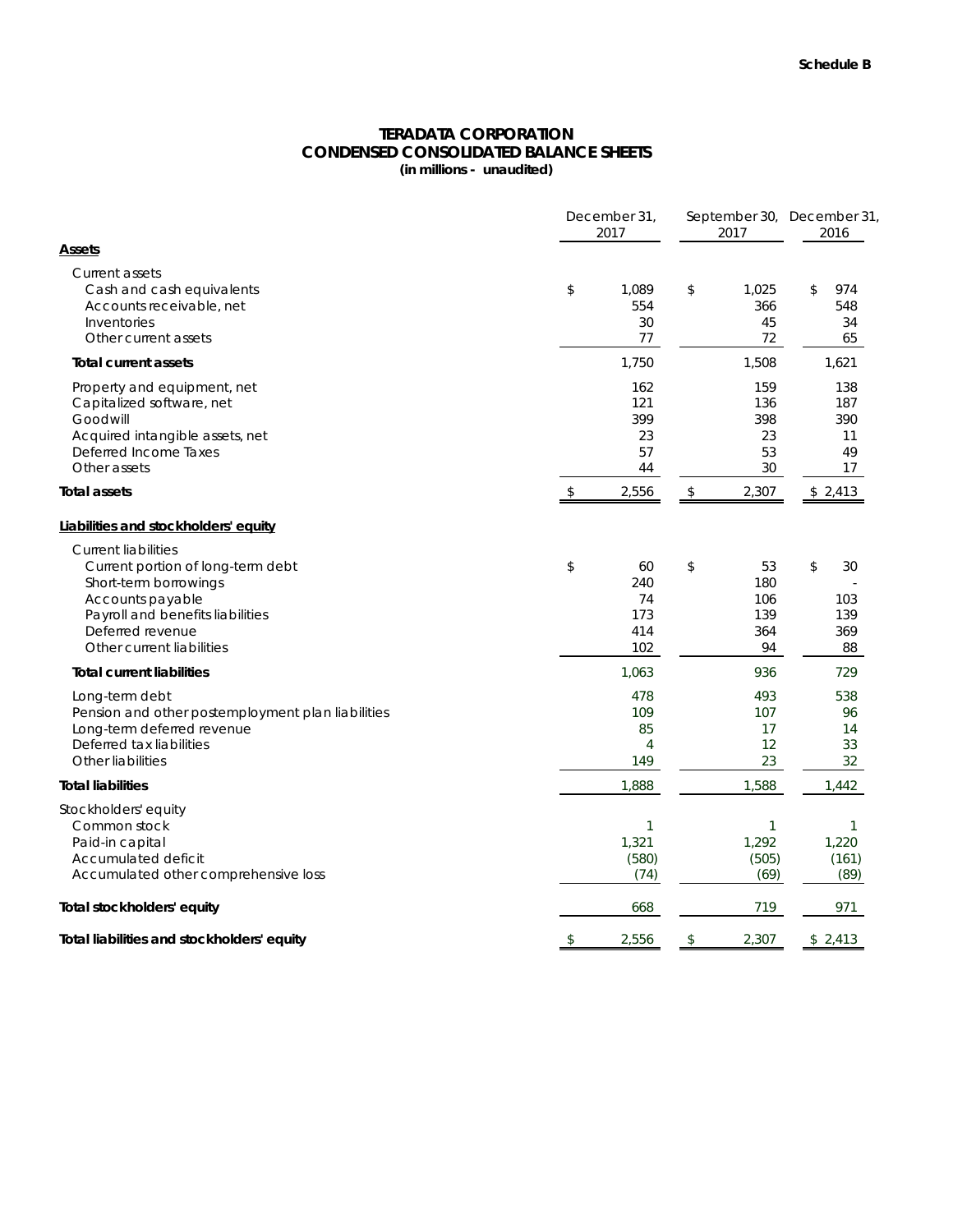# **TERADATA CORPORATION CONDENSED CONSOLIDATED STATEMENTS OF CASH FLOWS**

**(in millions - unaudited)**

|                                                                                                     | For the Period Ended December 31 |       |                     |       |                      |       |    |              |  |
|-----------------------------------------------------------------------------------------------------|----------------------------------|-------|---------------------|-------|----------------------|-------|----|--------------|--|
|                                                                                                     |                                  |       | <b>Three Months</b> |       | <b>Twelve Months</b> |       |    |              |  |
|                                                                                                     |                                  | 2017  |                     | 2016  |                      | 2017  |    | 2016         |  |
| <b>Operating activities</b><br>Net (loss) income                                                    | \$                               | (74)  | \$                  | 58    | \$                   | (67)  | \$ | 125          |  |
| Adjustments to reconcile net income to net cash provided<br>by operating activities:                |                                  |       |                     |       |                      |       |    |              |  |
| Depreciation and amortization                                                                       |                                  | 35    |                     | 31    |                      | 138   |    | 128          |  |
| Stock-based compensation expense                                                                    |                                  | 17    |                     | 13    |                      | 68    |    | 62           |  |
| Deferred income taxes                                                                               |                                  | (12)  |                     | 6     |                      | (34)  |    | (3)          |  |
| Gain on investments                                                                                 |                                  |       |                     | (2)   |                      |       |    | (2)          |  |
| Impairment of goodwill, acquired intangibles and other assets<br>Changes in assets and liabilities: |                                  |       |                     |       |                      |       |    | 80           |  |
| Receivables                                                                                         |                                  | (188) |                     | (122) |                      | (6)   |    | 40           |  |
| Inventories                                                                                         |                                  | 14    |                     | 10    |                      | 3     |    | 14           |  |
| Current payables and accrued expenses                                                               |                                  | 12    |                     | 25    |                      | 12    |    | 11           |  |
| Deferred revenue                                                                                    |                                  | 117   |                     | 8     |                      | 115   |    | $\mathbf{1}$ |  |
| Other assets and liabilities                                                                        |                                  | 102   |                     | 25    |                      | 95    |    | (10)         |  |
| Net cash provided by operating activities                                                           |                                  | 23    |                     | 52    |                      | 324   |    | 446          |  |
| <b>Investing activities</b>                                                                         |                                  |       |                     |       |                      |       |    |              |  |
| Expenditures for property and equipment                                                             |                                  | (19)  |                     | (21)  |                      | (78)  |    | (53)         |  |
| Proceeds from sales of property and equipment                                                       |                                  |       |                     |       |                      |       |    | 5            |  |
| Additions to capitalized software                                                                   |                                  | (2)   |                     | (11)  |                      | (9)   |    | (65)         |  |
| Proceeds from disposition of investments                                                            |                                  |       |                     | 2     |                      |       |    | 2            |  |
| Proceeds from sale of business                                                                      |                                  |       |                     |       |                      |       |    | 92           |  |
| Business acquisitions and other investing activities                                                |                                  | (3)   |                     |       |                      | (21)  |    | (16)         |  |
| Net cash used in investing activities                                                               |                                  | (24)  |                     | (30)  |                      | (108) |    | (35)         |  |
| <b>Financing activities</b>                                                                         |                                  |       |                     |       |                      |       |    |              |  |
| Repurchases of common stock                                                                         |                                  |       |                     | (13)  |                      | (351) |    | (82)         |  |
| Repayments of long-term borrowings                                                                  |                                  | (7)   |                     | (8)   |                      | (30)  |    | (30)         |  |
| Proceeds from credit facility borrowings                                                            |                                  | 240   |                     |       |                      | 420   |    |              |  |
| Repayments of credit facility borrowings                                                            |                                  | (180) |                     |       |                      | (180) |    | (180)        |  |
| Other financing activities, net                                                                     |                                  | 12    |                     | 2     |                      | 32    |    | 30           |  |
| Net cash provided by (used in) financing activities                                                 |                                  | 65    |                     | (19)  |                      | (109) |    | (262)        |  |
| Effect of exchange rate changes on cash and cash equivalents                                        |                                  |       |                     | (17)  |                      | 8     |    | (14)         |  |
| Increase (decrease) in cash and cash equivalents                                                    |                                  | 64    |                     | (14)  |                      | 115   |    | 135          |  |
| Cash and cash equivalents at beginning of period                                                    |                                  | 1,025 |                     | 988   |                      | 974   |    | 839          |  |
| Cash and cash equivalents at end of period                                                          | \$                               | 1,089 | \$                  | 974   | \$                   | 1,089 | \$ | 974          |  |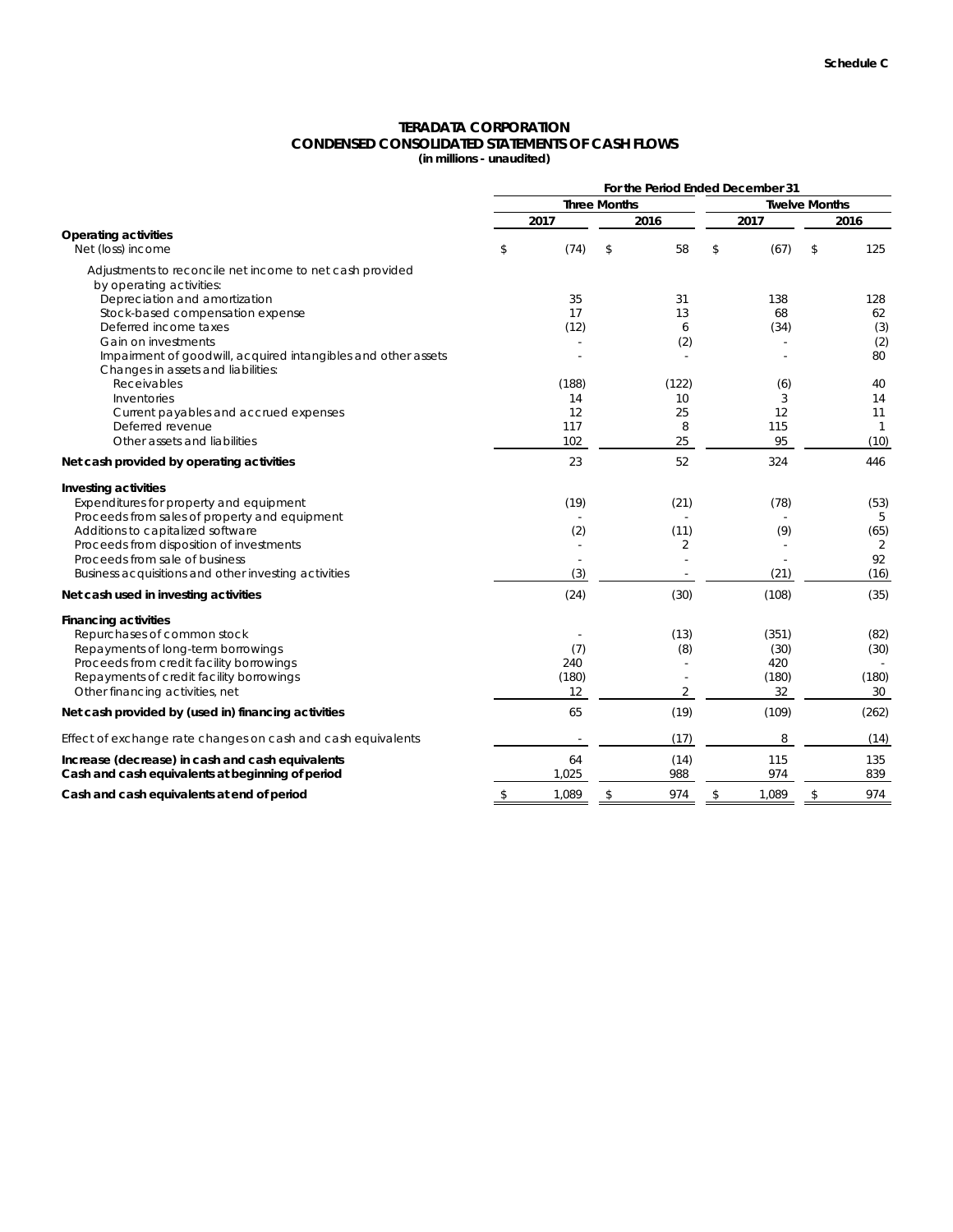# **CONDENSED CONSOLIDATED STATEMENTS OF OPERATIONS TERADATA CORPORATION**

|  |  | (in millions - unaudited) |  |
|--|--|---------------------------|--|
|--|--|---------------------------|--|

|                                                                 | For the Three Months Ended December 31 |    |                          |                            |                                                 |                    | For the Twelve Months Ended December 31 |                          |                                                 |  |
|-----------------------------------------------------------------|----------------------------------------|----|--------------------------|----------------------------|-------------------------------------------------|--------------------|-----------------------------------------|--------------------------|-------------------------------------------------|--|
| Segment Revenue                                                 | 2017                                   |    | 2016                     | % Change<br>As<br>Reported | % Change<br>Constant<br>Currency <sup>(2)</sup> | 2017               | 2016                                    | Change<br>As<br>Reported | % Change<br>Constant<br>Currency <sup>(2)</sup> |  |
|                                                                 |                                        |    |                          |                            |                                                 |                    |                                         |                          |                                                 |  |
| Americas Data and Analytics<br>International Data and Analytics | \$<br>365<br>261                       | \$ | 397<br>229               | (8%)<br>14%                | (8%)<br>8%                                      | 1,195<br>\$<br>961 | \$1,334<br>919                          | (10%)<br>5%              | (11%)<br>5%                                     |  |
| <b>Total Data and Analytics</b>                                 | 626                                    |    | 626                      | 0%                         | (2%)                                            | 2,156              | 2,253                                   | (4%)                     | (4%)                                            |  |
| <b>Marketing Applications</b>                                   |                                        |    | $\overline{\phantom{a}}$ | <b>NA</b>                  | <b>NA</b>                                       |                    | 69                                      | (100%)                   | $(100\%)$                                       |  |
| Total segment revenue                                           | 626                                    |    | 626                      | 0%                         | (2%)                                            | 2,156              | 2,322                                   | (7%)                     | (7%)                                            |  |
| Segment gross profit                                            |                                        |    |                          |                            |                                                 |                    |                                         |                          |                                                 |  |
| Americas Data and Analytics                                     | 194                                    |    | 232                      |                            |                                                 | 676                | 796                                     |                          |                                                 |  |
| % of Revenue                                                    | 53.2%                                  |    | 58.4%                    |                            |                                                 | 56.6%              | 59.7%                                   |                          |                                                 |  |
| International Data and Analytics                                | 130                                    |    | 104                      |                            |                                                 | 434                | 445                                     |                          |                                                 |  |
| % of Revenue                                                    | 49.8%                                  |    | 45.4%                    |                            |                                                 | 45.2%              | 48.4%                                   |                          |                                                 |  |
| <b>Total Data and Analytics gross profit</b>                    | 324                                    |    | 336                      |                            |                                                 | 1,110              | 1,241                                   |                          |                                                 |  |
| % of Revenue                                                    | 51.8%                                  |    | 53.7%                    |                            |                                                 | 51.5%              | 55.1%                                   |                          |                                                 |  |
| <b>Marketing Applications</b>                                   |                                        |    | $\overline{\phantom{a}}$ |                            |                                                 | ÷,                 | 34                                      |                          |                                                 |  |
| % of Revenue                                                    | <b>NA</b>                              |    | <b>NA</b>                |                            |                                                 | <b>NA</b>          | 49.3%                                   |                          |                                                 |  |
| Total segment gross profit                                      | 324                                    |    | 336                      |                            |                                                 | 1.110              | 1,275                                   |                          |                                                 |  |
| % of Revenue                                                    | 51.8%                                  |    | 53.7%                    |                            |                                                 | 51.5%              | 54.9%                                   |                          |                                                 |  |
| Reconciling items <sup>(1)</sup>                                | (18)                                   |    | (21)                     |                            |                                                 | (88)               | (87)                                    |                          |                                                 |  |
| Total gross profit                                              | \$<br>306                              | \$ | 315                      |                            |                                                 | \$<br>1,022        | \$1,188                                 |                          |                                                 |  |
| % of Revenue                                                    | 48.9%                                  |    | 50.3%                    |                            |                                                 | 47.4%              | 51.2%                                   |                          |                                                 |  |

(1) Reconciling items include stock-based compensation, capitalized software, amortization of acquisition-related intangible assets and acquisition, integration and reorganization-related items.

(2) The impact of currency is determined by calculating the prior period results using the current-year monthly average currency rates.